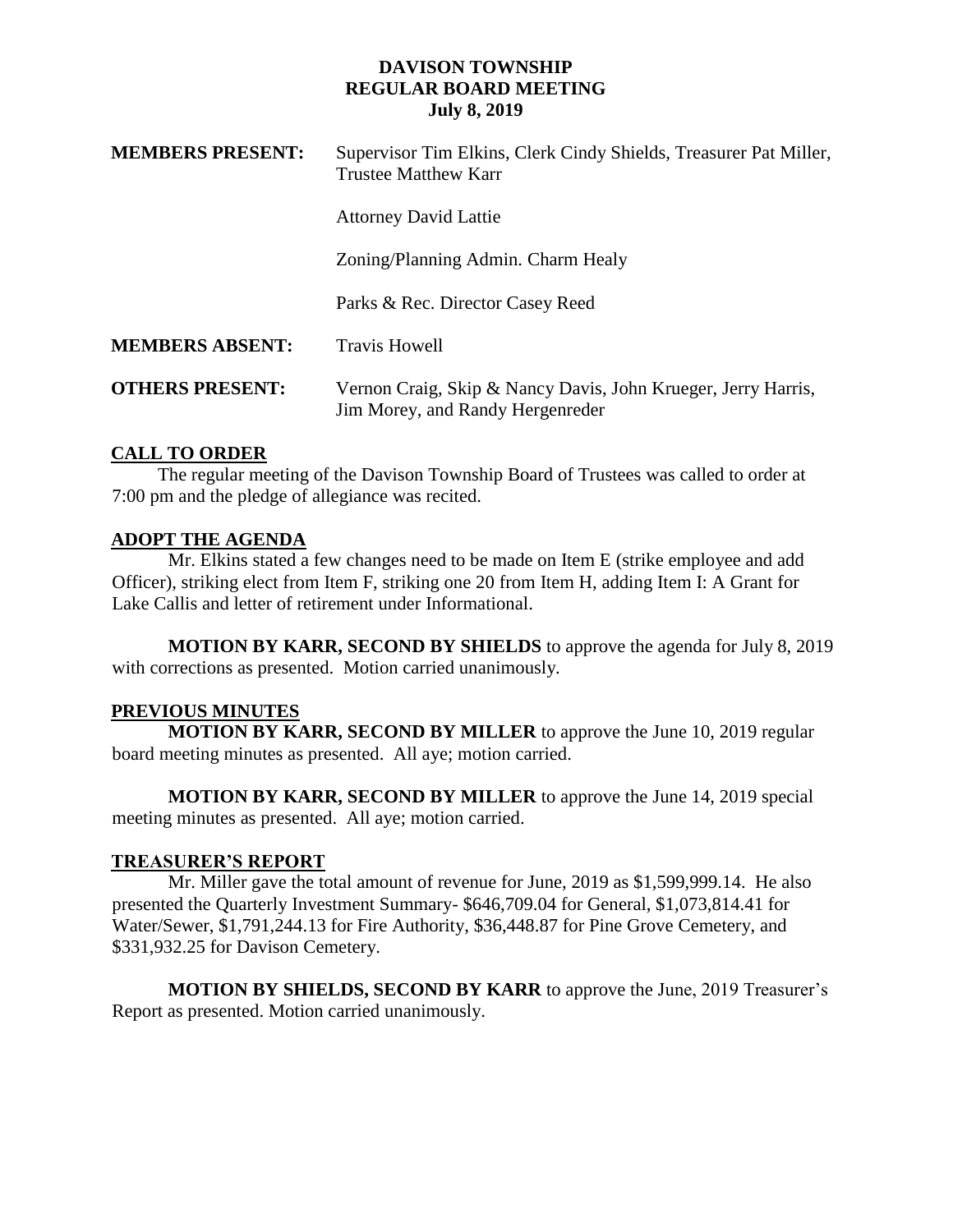#### **BOARD BILLS**

Mr. Elkins gave the total amount of expenditures through July 8, 2019 as \$1,344,982.21.

**MOTION BY KARR, SECOND BY MILLER** to approve payment of the Board bills as presented. Roll call: Yes – Miller, Shields, Elkins, Karr. Motion carried.

#### **PUBLIC COMMENT**

The public comment period was opened at 7:06 pm and there were no comments.

#### **UNFINISHED BUSINESS**

None

# **NEW BUSINESS**

#### **Resolution #2019-20 - Public Needs Hearing for Fire Services**

Mr. Elkins explained that due to the increasing number of fire runs over the last few years, the Township's General Fund can no longer fully fund fire services. The board is discussing different ways to pursue raising funds. This resolution is to discuss the need for raising the funds with a special assessment and to create the district.

Vernon Craig – 1017 Foxglove – asked why the urgency and why not hold an election?

It was explained that there is not an election for Davison Township this November and the township would have to pay a minimum of \$10,000 to hold an election, the City of Davison and Richfield Township also contribute to the Fire Authority and both are adding a special assessment or millage to cover increasing costs, that special assessments are renewed annually. If this resolution passes tonight, there will be another hearing to discuss the cost.

Randy Hergenreder – 10001 Maple Ave. – stated that his understanding was because of the First Responders calls the reason for this assessment and asked if the Firemen are State Certified to administer medical treatment.

There was discussion about certifying the police officers instead of the firemen, the certifications firefighters have to have for medical responders, the county being in control of the emergency calls, the ambulance companies not being within the area in order to cut back on these calls, and a consumer's use tax. Skip Davis, retired Assistant Fire Chief, was called upon to clarify certifications and other practices of the fire department.

The board discussed having a workshop, the current resolution, the cost hearing, the run rates being the same for each call, and the best way to fund the service so the residents still have full benefit of services.

Pat Miller commented that he could see setting up the district for one year and then possibly placing a millage on the ballot in 2020.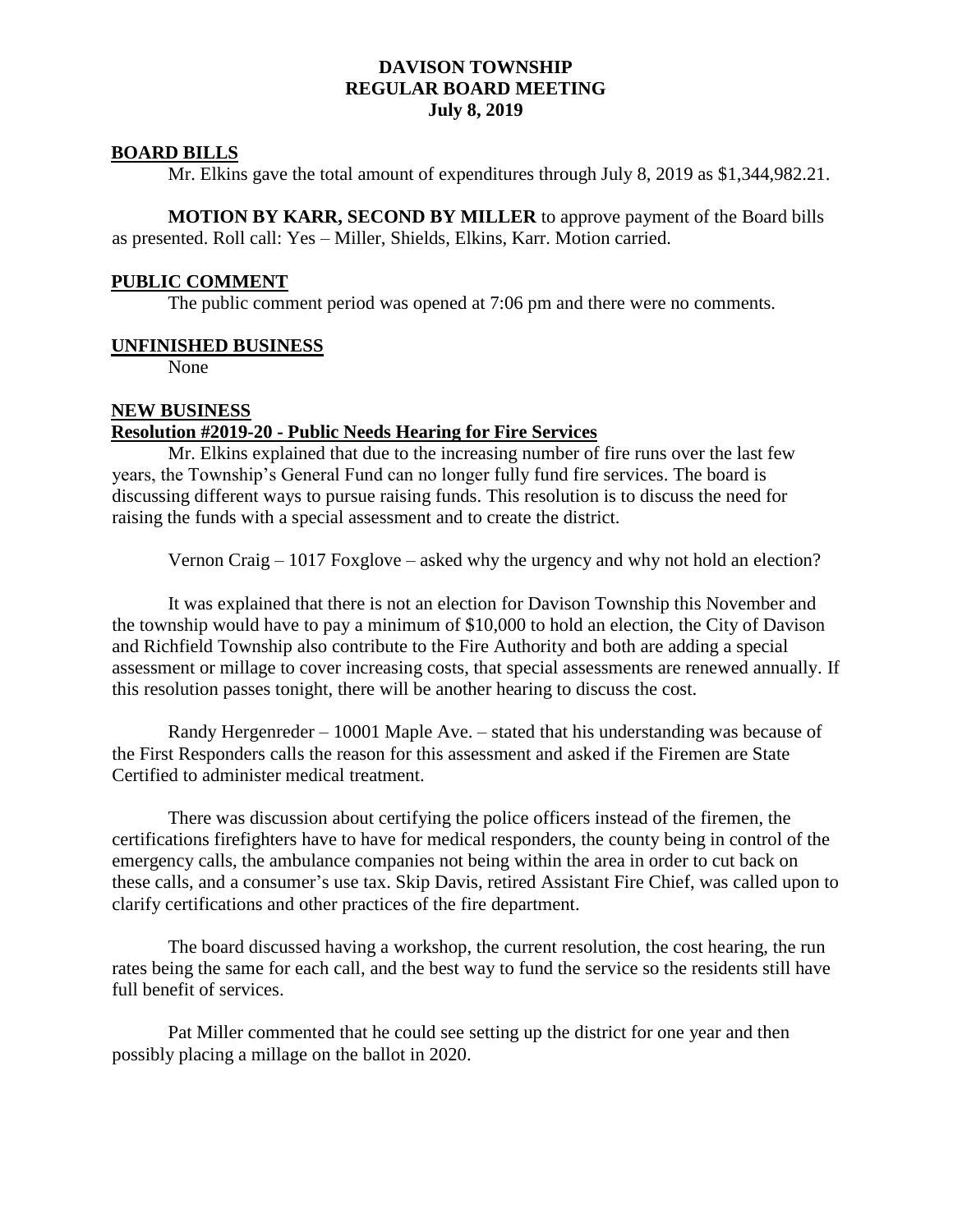Mr. Lattie stated that once you make the decision to create the district because you found a need, then another hearing about the cost must be held. He also added that municipalities all across the county are struggling with this same issue.

**MOTION BY SHIELDS, SECOND BY MILLER** to approve Resolution #2019-21 as presented. Roll call: Yes – Elkins, Miller, Shields. No- Karr. Motion carried.

# **Case #16-RZ-90 -10188 Lapeer Road**

Charm stated the applicant is requesting a rezoning of the parcel from M-1 (Limited Manufacturing) to GC (General Commercial). The Planning Commission has reviewed the request and approved it unanimously based on the Future Master Plan recommends general commercial for this area. The parcel is located in the DDA district. The Planning Commission is recommending an approval from the Township Board.

**MOTION BY KARR, SECOND BY SHIELDS** to approve Case #16-RZ-90 as presented based on the Planning Commissioners recommendations. Roll call: Yes – Elkins, Karr, Miller, Shields. Motion carried.

## **Third Amendment to Summerwood Master Deed**

Charm explained the master deed for Summerwood Condominiums was approved by the Planning Commission in 2005, revised and approved again in 2017, revised and requesting approval in 2019. Mr. Lattie has reviewed this third amended master deed and finds it to be in compliance with the Davison Township requirements. The Planning Commission approved the amendment based on there will only be one less unit than the original master deed and is requesting the Township Board to approve it also.

**MOTION BY SHIELDS, SECOND BY MILLER** to approve the Third Amendment to Summerwood Master Deed as presented based on the Planning Commission recommendations. Roll call: Yes – Karr, Miller, Shields, Elkins. Motion carried.

## **Case #16-ZOA-28 Solar Energy Systems Text Amendments**

Charm said that the Planning Commission has been working on creating an ordinance for large and small scale solar energy systems since December of 2018, and at the June 12, 2019 public hearing, they adopted the Ordinance for small and large solar energy systems including the recommendations from the township board. The Commission is recommending approval from the Township Board of Trustees.

**MOTION BY MILLER, SECOND BY KARR** to approve Case #16-ZOA-28 as presented based on the Planning Commissioners recommendations. Roll call: Yes – Miller, Shields, Elkins, Karr. Motion carried.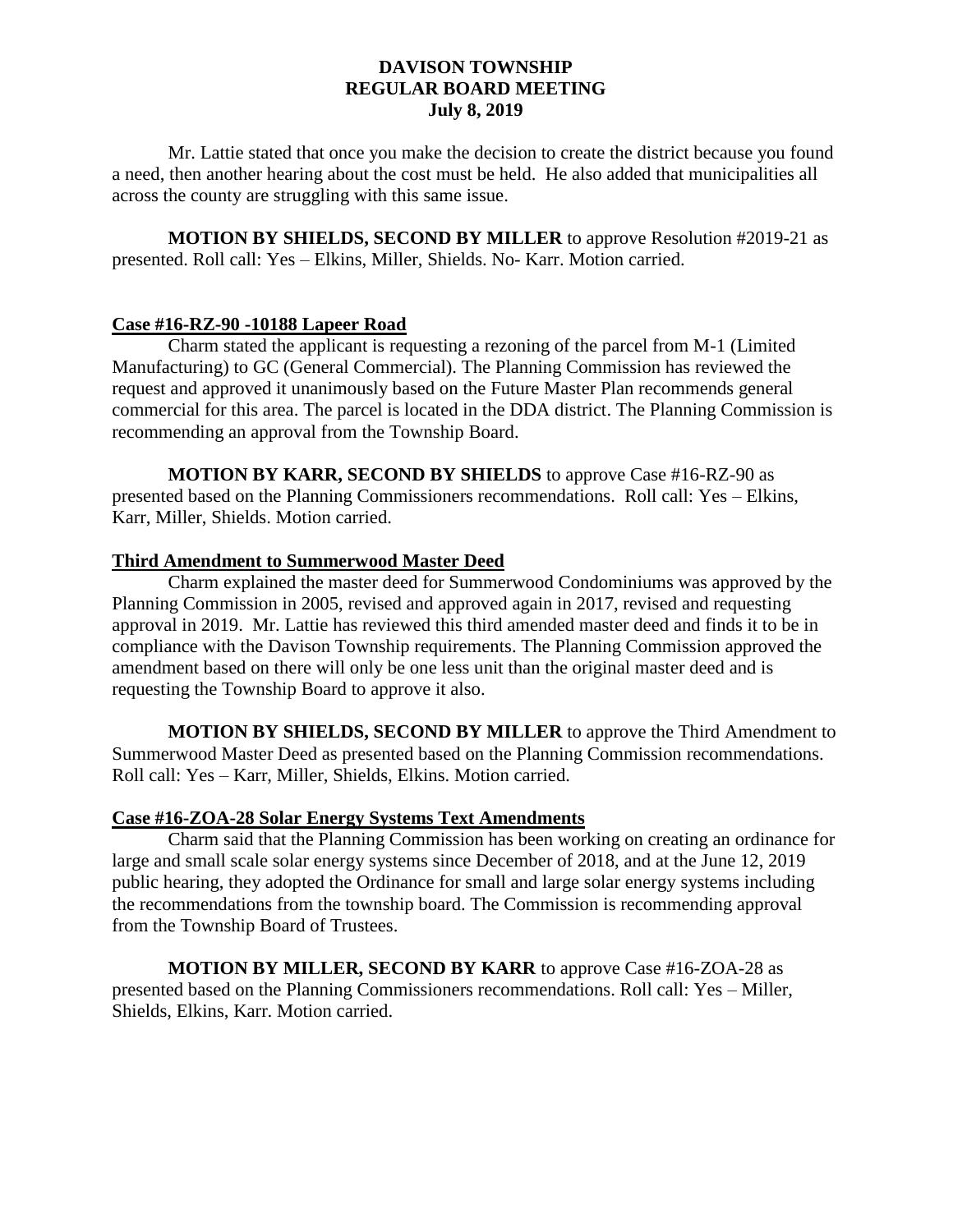#### **MERS 2019 Officer Delegate**

Each year Officers (elected officials) must choose, by board action, a delegate and alternate to attend the MERS Annual Retirement Conference. This year Cindy Shields will be the delegate and Rick Freeman will be the alternate.

**MOTION BY KARR, SECOND BY MILLER** to approve Cindy Shields as the delegate and Rick Freeman as the alternate representatives for the MERS Annual Retirement Conference. Motion carried.

#### **MML Worker's Compensation Fund Trustee**

There are three Trustees running for a four-year term beginning October 1, 2019, for the MML Workers' Compensation Fund board. They are requesting action by the governing body to vote by August 10, 2019.

**MOTION BY ELKINS, SECOND BY MILLER** to approve the Clerk's signature on the MML Workers' Compensation Fund Official Ballot as presented. Motion carried.

#### **Budget Amendments**

Tim explained there are three 2019/2020 budget amendments being requested. In the 2018/2019 budget funds were approved to refurbish Veteran's Park but only part of the project was completed before fiscal year end. The request is to carry over the funds to this fiscal year. Two- corrects Life Insurance line item in Department 101, and three- corrects the OPEB-PD line item.

**MOTION BY MILLER, SECOND BY KARR** to approve the 2019-2020 Budget Amendments as presented. Roll call: Yes – Shields, Elkins, Karr, Miller. Motion carried.

#### **Resolution 2019-20 Assignment of Funds**

Tim stated that Davison Township received a contribution of \$25,000 from DCER to upgrade the outdoor classroom at Williams Park. To date we have only expended \$1,475 and the \$23,525 difference needs to be assigned in the new fiscal year to be held until the project is finished.

**MOTION BY KARR, SECOND BY MILLER** to approve Resolution 2019-20 as presented. Roll call: Yes – Elkins, Karr, Miller, Shields. Motion carried.

#### **Grant for Lake Callis**

Casey said that she applied for a grant from the Davison Community Foundation and just received notification of the award today. The funds from this and the Callis Comedy Club Event donation will be used to purchase an all ability swing set at Lake Callis.

#### **FUTURE BUSINESS**

The Fire Services Special Assessment Workshop will be held on July 17, 2019 at 6 pm.